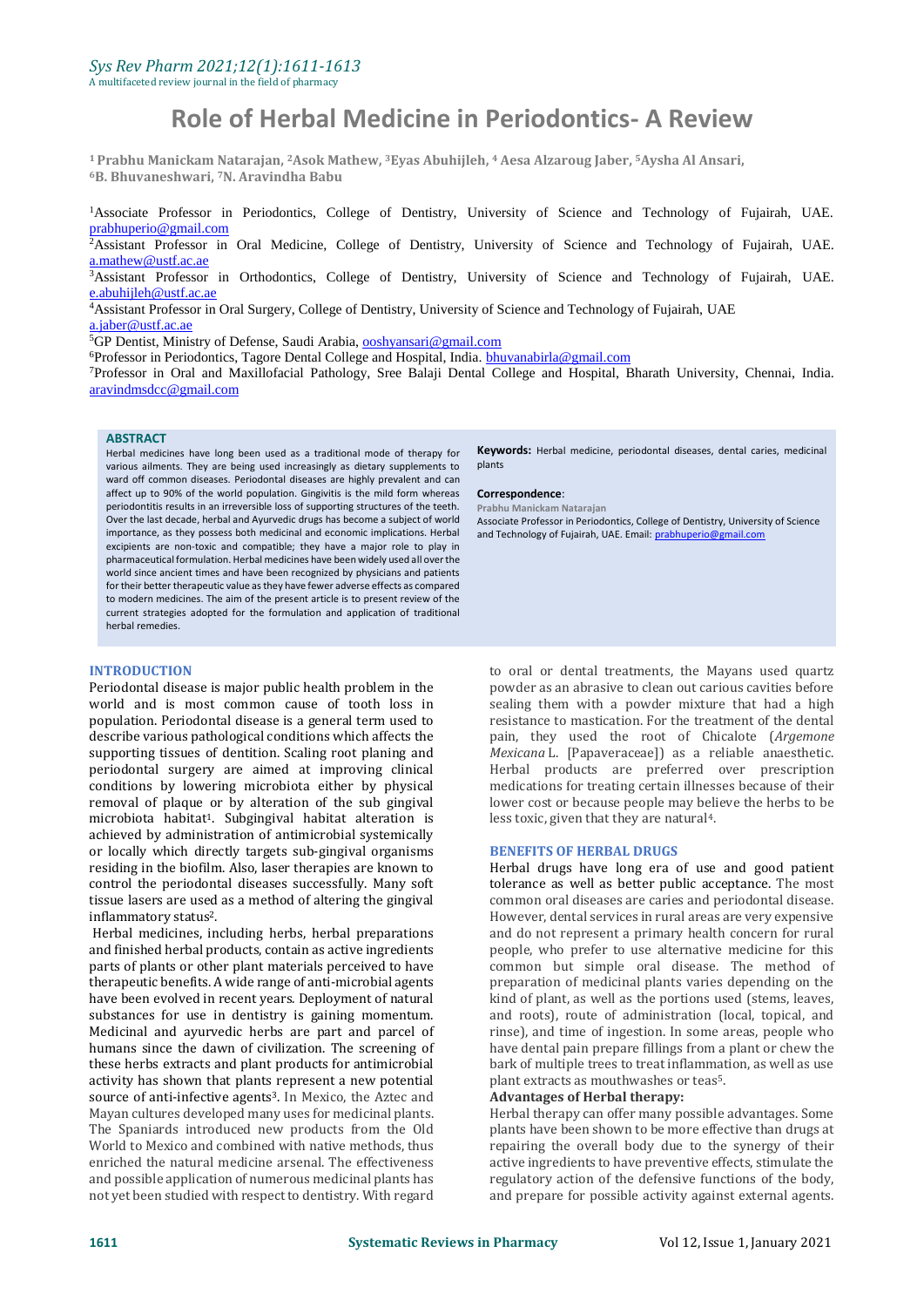Side effects are often minor and therapeutic effects are more long lasting because of better tolerance and versatility. Unlike drugs that are prescribed for a specific condition, the herbal therapy may act on different targets simultaneously or acts a co-treatment with conventional medications1,6.

#### **Plants used in the treatment of the oral disease according to experimental evidence**

#### **Role of turmeric (Curcuma longa) in the management of periodontal disease**:

Massaging the teeth with roasted ground turmeric eliminates pain and swelling. A study concluded that chlorhexidine gluconate as well as turmeric mouthwash can be effectively used as an adjunct to mechanical plaque control methods in prevention of plaque accumulation and gingivitis. The effect of turmeric observed is because of its anti- inflammatory properties. Reduction in total microbial count was observed in both the groups. It is reported that the local drug delivery system containing 2% whole turmeric gel can be used as an adjunct to scale and root planing. There was a significant reduction in the trypsin-like enzyme activity of "red complex" species7. In one of the studies, it was seen that+ 1% curcumin solution can cause better resolution of inflammatory signs than chlorhexidine and saline irrigation as a subgingival irrigant. Mean Probing pocket depth reduction was significantly greater for the curcumin group than all other groups on all post-treatment days<sup>8</sup>.

## **Role of Neem (Azadirachta indica) in management of periodontal disease**:

The ancient Ayurvedic practice of using Neem plant parts to heal and rejuvenate gum tissue and to prevent dental caries and gum disease is verified in modern clinical studies. Some of the observed anti-plaque activity of neem chewing sticks is attributed to the fibrous nature of sticks resulting in mechanical plaque removal however neem plant also contains chemotherapeutic antiplaque agents<sup>9</sup>. The presence of Gallo tannins during the early stages of plaque formation could effectively reduce the number of pathogenic microbes from binding to the tooth surface by increasing their physical removal from the oral cavity through aggregate formation. Additionally, the effective inhibition of glucosyl transferase activity and the reduced bacterial adhesion as seen with the presence of gallotannin extracts suggest some potential anti-plaque activity. The microorganisms found in inflamed gums are resistant to penicillin and tetracycline but are not resistant to antibacterial plant extracts like neem. Unlike antibiotics antibacterial plant extracts produced no allergy in the gingiva that could inhibit their effectiveness<sup>10,11</sup>.

# **Role of Tulsi (Ocimum sanctum) in the management of periodontal disease**:

Tulsi leaves are quite effective in treating common oral infections. Also, few leaves when chewed raw help in maintaining oral hygiene. Carracrol and Tetpene are the antibacterial agents present in this plant. Sesquiterpene b caryophyllene also serves as the antibacterial agents. This constituent is FDA approved food additive which is naturally present in Tulsi. Tulsi leaves which are dried in sun and powdered can be used for brushing teeth. It can also be mixed with mustard oil to make a paste and used as toothpaste. Tulsi has also proven to be effective in counteracting halitosis. Its anti-inflammatory property makes it a suitable remedy for gingivitis and periodontitis, and it can be used for massaging the gingiva in these periodontal conditions. Tulsi contains vitamin A and vitamin C, calcium, zinc and other metals. It also has chlorophyll and many other phytonutrients. Deficiency of these nutrient has been associated with variety of oral diseases 1,12.

**Role of Pomegranate (Punica granatum) in the management of periodontal disease**: Research showed that pomegranate extract was more effective against the adherence of biofilm species than a pharmaceutical antifungal when three or four microorganisms were involved. Investigators noted that pomegranate active components including polyphenolic flavonoids (e.g., punicalagins and ellagic acid), are believed to prevent gingivitis through a number of mechanisms including reduction of oxidative stress in the oral cavity, direct antioxidant activity, antiinflammatory effects, antioxidant activity, antiinflammatory effects, antibacterial activity, and direct removal of plaque from the teeth. In a study evaluating the effects of pomegranate on gingivitis results showed a significant reduction in gingival bleeding after using a dentifrice containing the pomegranate extract. Rinsing with Pomegranate extract also lowered saliva activities of alpha glucosidase, an enzyme that breaks down sucrose (sugar), while it increased activities of ceruloplasmin, an antioxidant enzyme13. "The pomegranate extract induced increase in ceruloplasmin activity can be expected to strengthen antioxidant defences," was noted by some investigators14.

# **CONCLUSION**

Herbal and ayurvedic drugs have been widely acclaimed worldwide since several years in terms of both medicinal and economic implications. Herbal extracts in the form of dentifrice, medicated gel, ointment, solution etc. have been proved effective in preventing and treating periodontal disease. Thus, this review on herbal approaches in periodontics is useful for dentists, healthcare professionals and general public in terms of prevention, treatment and maintenance of various periodontal and dental diseases. Dentistry is seeking novel and effective alternative healing techniques. One possible approach is to review historical data and evaluate how people of the past cured oral disease. Through such review and analysis, new horizons in dentistry and other fields of medicine may be reached.

## **REFERENCES**

- 1. Anarthe R, Mani A, Kale P. Herbal approaches in periodontics. Galore International Journal of Health Sciences & Research. 2017; 2(1): 18-25.
- 2. Prabhu Manickam Natarajan. Soft tissue Dental Lasers. Indian Journal of Public Health Research and Development. 2018;9(11): 571-576.
- 3. Cortez G, Macedo-Ceja J, Hernández-Arroyo M, Arteaga-Aureoles G, Espinosa-Galván D, Rodríguez-Landa J. 2004. Pharmacognosy: brief history of its origins and their relationship with the medical sciences. Rev Biomed. 15:123–136.
- 4. Cindy Cruz Martínez, Martha Diaz Gómez & Myung Sook Oh. Use of traditional herbal medicine as an alternative in dental treatment in Mexican dentistry: a review, Pharmaceutical Biology, 2017; 55:1, 1992- 1998.
- 5. Ramesh A, Varghese SS, Doraiswamy JN, Malaiappan S. Herbs as an antioxidant arsenal for periodontal diseases. *J Intercult Ethnopharmacol*. 2016;5(1):92- 96.